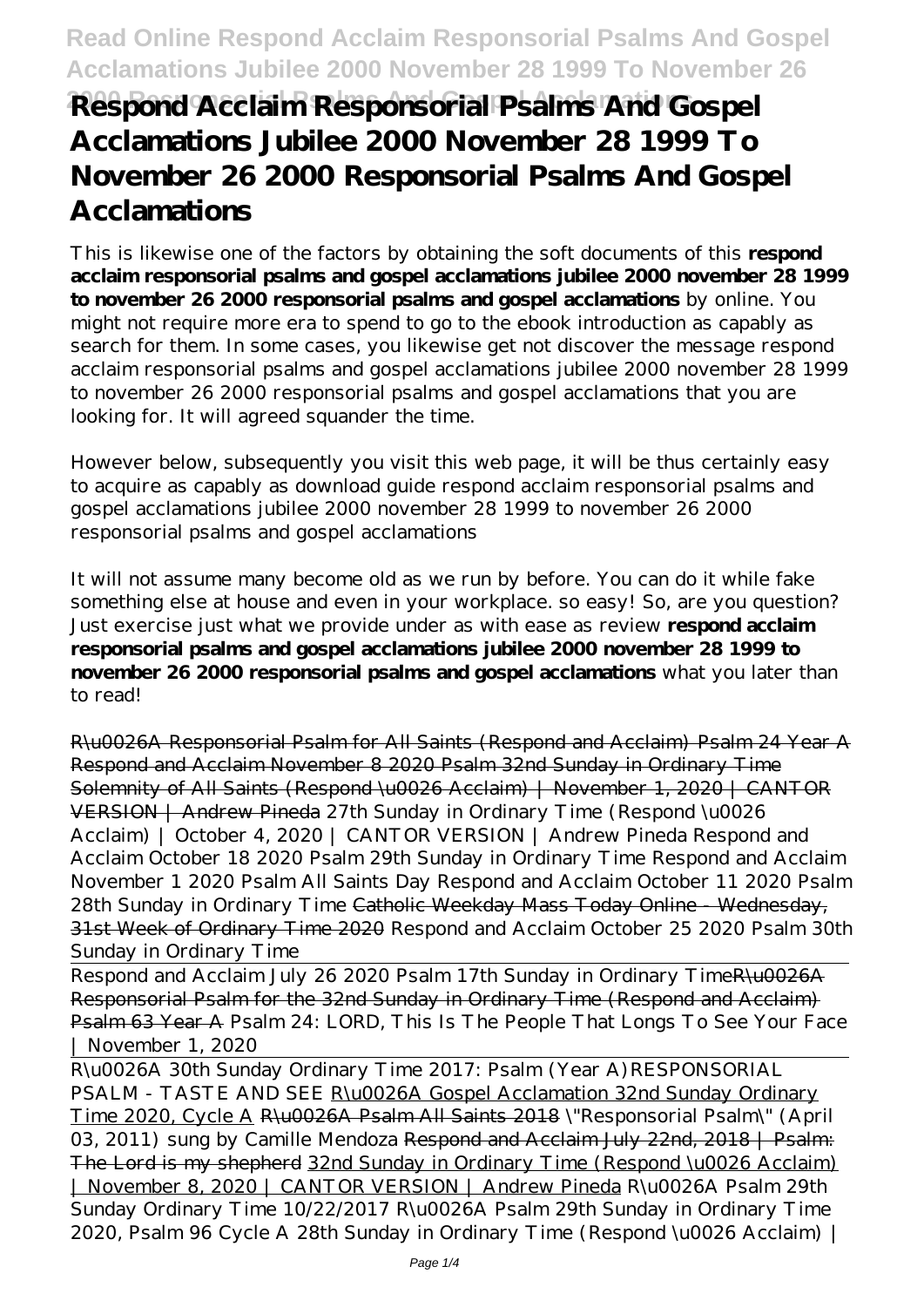# **Read Online Respond Acclaim Responsorial Psalms And Gospel Acclamations Jubilee 2000 November 28 1999 To November 26**

# **2000 Propose Acclamation Acclamations** *October 11, 2020 | CANTOR VERSION | Andrew Pineda* mations

R\u0026A Psalm All Saints 2020, Cycle A**30th Sunday in Ordinary Time (Respond \u0026 Acclaim) | October 25, 2020 | CANTOR VERSION | Andrew Pineda**

R\u0026A Responsorial Psalm for Easter Sunday (Respond and Acclaim)**Respond \u0026 Acclaim | Responsorial Psalm | Our Lord Jesus Christ | November 26, 2017** *Respond \u0026 Acclaim | Responsorial Psalm | Fourth Sunday in Ordinary Time | January 28, 2018 Responsorial Psalm | May 10, 2020 | Fifth Sunday of Easter | Psalm | Respond and Acclaim | R\u0026A* Respond Acclaim Responsorial Psalms And

R&A Responsorial Psalm for November 1, 2020 (by Owen Alstott) Psalm 24 Response: "Lord, this is the people that Kong's to see your face." Verse 1: The Lord's...

#### R&A Responsorial Psalm for All Saints (Respond and Acclaim ...

Lord, this is the people that longs to see your face. Verse 1: The Lord's are the earth and its fullness; The world and those who dwell in it.

#### Respond & Acclaim | Responsorial Psalm | All Saints ...

This best-selling book provides complete musical settings of responsorial psalms and Gospel Acclamations for every Sunday and holy day of the liturgical year. It corresponds to the congregational responses found in Today's Missal , Breaking Bread , Heritage Missal and the English-language portion of Unidos en Cristo/United in Christ .

### Respond & Acclaim - Collections | OCP

2017 Year A Musical Settings by Owen Alstott For educational purpose only. Response: I love you, Lord, my strength. Verse 1: I love you, O Lord, my strength,...

## Respond & Acclaim | Responsorial Psalm | 30th Sunday in ...

(I will also upload each of these separately, with the lyrics) #1 Psalm 104 0:00-3:06 (I mispronounce "wind" in vs. 3)  $#2$  Psalm 16 3:07-5:12  $#3$  Exodus 15 5:1...

Easter Vigil Psalms (ALL) from Respond and Acclaim - YouTube (These are also uploaded separately, from last year. For example look up Easter Vigil Psalm #3) https://www.patreon.com/chrisbrunelle?fan\_landing=true The fo...

Respond and Acclaim Psalms Easter Vigil (ALL) 2020 - YouTube Please SHARE, LIKE, and SUBSCRIBE! :) 2020 Free Music Planning Guide Available

at www.musicministry101.com ----- R. (cf. 7) Justice shal...

## Respond and Acclaim December 8 2019 Psalm 2nd Sunday of ...

Consider making a contribution today! 1) paypal.me/musicministry101 2) Venmo: @Michael-Carney-28 3) Use written check: please e-mail me at mikecarneymusic@gm...

## Respond and Acclaim July 26 2020 Psalm 17th Sunday in ...

Enjoy the videos and music you love, upload original content, and share it all with friends, family, and the world on YouTube.

Responsorial Psalms | Year A | 2019-2020 - YouTube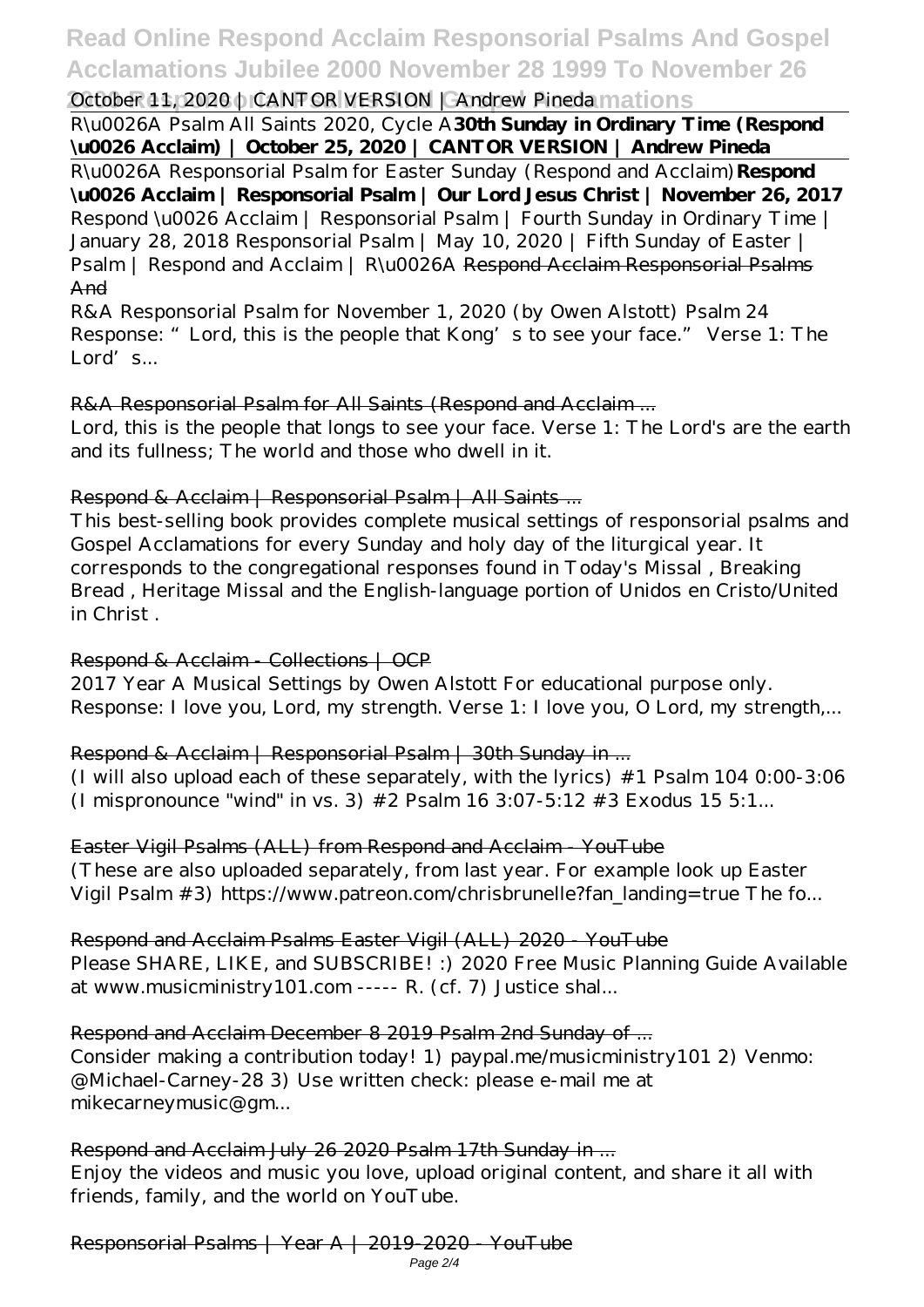# **Read Online Respond Acclaim Responsorial Psalms And Gospel Acclamations Jubilee 2000 November 28 1999 To November 26**

**2000 Responsorial Psalms And Gospel Acclamations** Scriptural, alphabetical, and ritual indexes for Responsorial Psalms are provided beginning on page 164 for easy reference. You'll find a common (seasonal) psalm index on page 165. While as a rule the designated psalm of the day is to be used, common (seasonal) psalms are provided by the Church as options.

#### Respond & Acclaim 2021

Responsorial Psalm Psalm 23 Response: The Lord is my shepherd; there is nothing I shall want. The Lord is my shepherd; I shall not want. In verdant pastures he gives me repose; Beside restful waters he leads me; he refreshes my soul. (Response.) He guides me in right paths for his name's sake. Even though I walk in the dark valley

#### Responsorial Psalm - St. John Vianney

Psalm 25. Response: To you, O Lord, I lift my soul. Remember that your compassion, O Lord, And your kindness are from of old. In your kindness remember me, Because of your goodness, O Lord. Relieve the troubles of my heart; And bring me out of my distress. Put an end to my affliction and my suffering: And take away all my sins. Preserve my life and rescue me;

#### Funeral Responsorial Psalms | Saint Francis de Sales Parish

Responsorial Psalm I Love You, Lord, My Strength (Jesse Manibusan) Spirit & Psalm 2020: p. 318 Gospel Acclamation Alleluia: Misa del Mundo (Jesse Manibusan and Tony Gómez) Spirit & Psalm 2020: p. 320 Presentation and Preparation of the Gifts Lead Us to Your Table (Tom Tomaszek and Steve Angrisano) Spirit & Song #253

#### 30th Sunday in Ordinary Time, Year A (Oct 25, 2020) | OCP

Respond & acclaim by Owen Alstott, 1997, Oregon Catholic Press edition, in English. Respond & acclaim (1997 edition) | Open Library. Donate

From USCCB Publishing, this revision of the General Instruction of the Roman Missal (GIRM) seeks to promote more conscious, active, and full participation of the faithful in the mystery of the Eucharist. While the Missale Romanum contains the rite and prayers for Mass, the GIRM provides specific detail about each element of the Order of Mass as well as other information related to the Mass.

This comprehensive new resource provides richly crafted musical settings for every responsorial psalm and Gospel acclamation used in the "Lectionary for Mass

Offering helpful suggestions on how to avoid the common problem of restricting liturgy to words being spoken in the front of the church, "Creating Uncommon Worship" is filled with ideas on how to enrich the liturgy by creating a context of action, movement, and symbolic expression involving the whole assembly.

Convenient and user-friendly, this one-volume guide provides resources for the entire three-year lectionary cycle, including midweek festival days. Brief comments